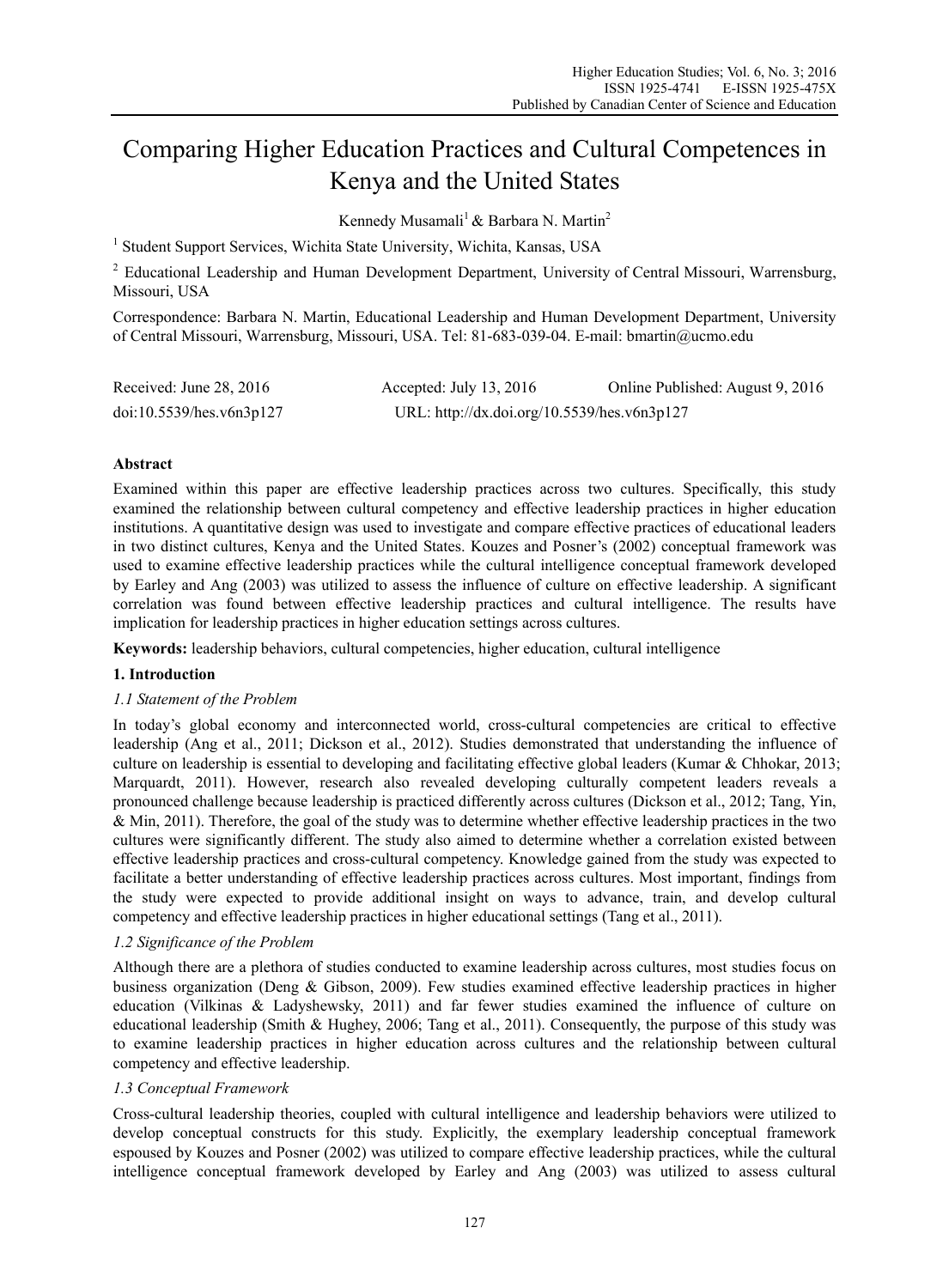competence. Cross-cultural leadership is characterized as a process, in which members of a culturally diverse group are intentionally motivated, influenced and guided toward a goal by appealing to their shared knowledge and meaning making systems (Akiga & Lowe, 2004).

Culture is defined as a set of beliefs, values, and ideologies that form the basis of societal and organizational structures, processes, and practices (Walker & Dimmock, 1999, p. 322). Cross-cultural leadership theories provided a framework in which comparative research could be conducted and cultural competency dimensions assessed (Avolio, Walumbwa, & Weber, 2009). Specifically, the theoretical framework provided an appropriate lens through which global mindsets and cultural competence could be examined.

Earley and Ang (2003) conceptualized cultural competency through the lens of cultural intelligence (CQ). The authors defined cultural intelligence as a leader's ability to relate effectively and function successfully in culturally diverse settings (Earley & Ang, 2003; Van Dyne et al., 2010). CQ was designed to measure a set of malleable abilities that could be enhanced through experience, education and training (Ang et al., 2011). The four factors measured by CQ included: Motivational (CQ); Cognitive (CQ); Metacognitive (CQ) and Behavioral (CQ). Motivational CQ referred to the drive and interest to adapt in culturally diverse settings while Cognitive CQ indicated the knowledge or understanding of cultural systems, norms, and values of other societies.

Metacognitive CQ represented the level of awareness when interacting in culturally diverse settings, and Behavioral CQ assessed the ability to engage across cultures (Van Dyne et al., 2010). Studies showed that CQ reliably assessed leaders' abilities to function in a variety of national, ethnic and organizational cultures (Ang et al., 2007; Deng & Gibson, 2009). Subsequently, CQ was selected as one of the conceptual frameworks because of its suitability to address the research questions and its ability to assess competencies across cultures (Ang et al., 2011).

Similarly, while Mumford and Barrett (2013) characterized effective leadership as the ability to influence a group of people toward achieving a desired outcome, Kouzes and Posner (2002) conceptualized effective leadership through five exemplary practices. These practices included: a) Model the Way; b) Inspire a Shared Vision; c) Challenge the Process; d) Enable Others to Act; and e) Encourage the Heart. Model the Way referred to a leader's ability to lead by example while Inspire a Shared Vision demonstrated the ability to create a compelling image and rouse a commitment in followers. Challenging the Process reflected a leader's innovation and ability to take risks while Enabling Other to Act referred to the ability to encourage participation of followers by "fostering collaboration and building trust" (Kouzes & Posner, 2002, p. 18). Encouraging the Heart demonstrated the leader's ability to support and keep followers hopeful. Based on these five exemplary practices, Kouzes and Posner developed a *Leadership Practice Inventory* (LPI) to assess effective leadership. Several studies revealed that the five exemplary practices were universally endorsed leadership concepts that could be readily and consistently appraised across culture (Tang et al., 2011; Zaid, Alzawahreh, & Olimat, 2012). Consequently, Kouzes and Posner's (2002) conceptual framework was utilized in this study because of its extensive use by researchers across cultures.

In summary, cross-cultural leadership, exemplary leadership and cultural intelligence provided the appropriate conceptual frameworks in which to explore the problem and examine the research questions. While cross-cultural leadership provided the appropriate theoretical framework in which leadership in two distinct cultures could be examined and compared (Avolio, Walumbwa, & Weber, 2009), globally endorsed leadership practices espoused by Kouzes and Posner (2002) provided a universal lens through which leadership across cultures could be assessed and compared. Similarly, cultural intelligence provided a lens through which specific cultural factors could be examined to better understand the relationship between cultural competence and leadership (Van Dyne et al., 2010).

#### *1.4 Research Design and Research Questions*

In this study, a quantitative research design was utilized to investigate the research questions. The quantitative research was preferred because it provided the researchers with the ability to assess trends, preferences and practices of a general population using numerical data (Creswell, 2009; Mertens, 2010). Furthermore, the use of a cross-sectional survey and self-administered questionnaires provided a cost effective method of gathering vast amounts of data, across distant geographic location, within short time spans (Creswell, 2009; Fink, 2017). Although the quantitative design was limited in its inability to validate the meaning or accuracy of participants' responses (Creswell, 2009), it allowed the researcher to determine significant differences and examine correlations (Mertens, 2010).

Consequently, the study was guided by the following research questions: first, are there significant differences in effective leadership practices when educational leaders in Kenyan universities are compared to their counterparts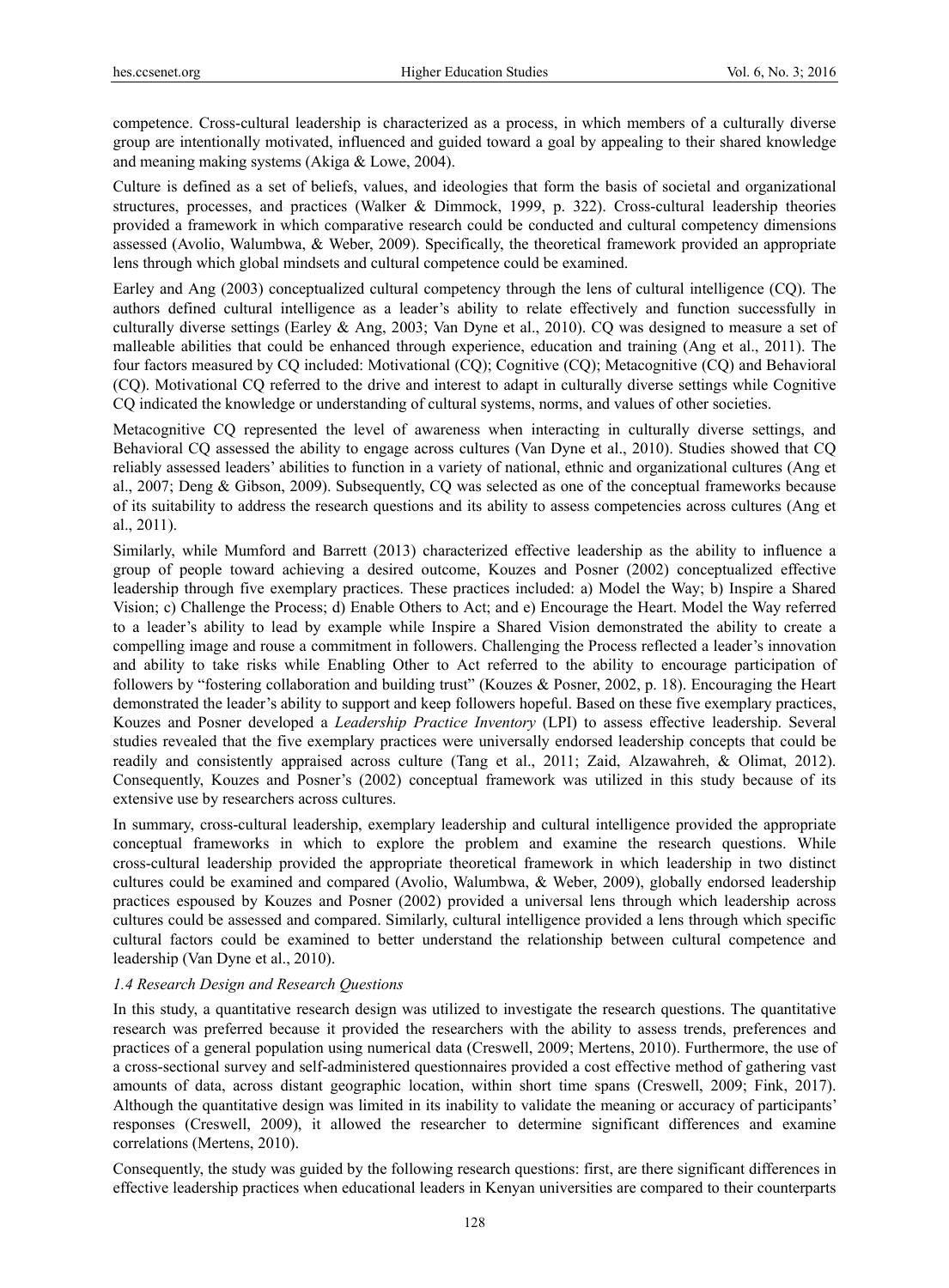in the United States using the *Leadership Practice Inventory-Self* (LPI-Self) and assessed on the five universally endorsed exemplary practices of: a) Model the Way; b) Inspire a Shared Vision; c) Challenge the Process; d) Enable Others to Act; and e) Encourage the Heart? Second, is there a correlation between effective leadership practice as measured by the LPI-Self and a leader's ability to relate with people from diverse cultural backgrounds as measured by the four cultural intelligence (CQ) factors of a) Motivational CQ; b) Cognitive CQ; c) Metacognitive CQ; and d) Behavioral CQ?

#### **2. Method**

A non-experimental quantitative approach was used to compare educational leaders from top ranked public universities in the Midwestern state of Missouri in the United States to their counterparts in Kenya. Upper, middle and lower management leaders were surveyed on universally endorsed leadership practices (Kouzes & Posner, 2002) and cultural competencies (Early & Ang, 2003). Data gathered from the surveys were examined for significant differences in leadership practices and assessed for correlations between effective leadership and cultural competency.

The data collection instruments included: 1) A demographic questionnaire (DQ); 2) *Leadership Practices Inventory* (LPI); 3) Cultural competency measures (CQ). The LPI (Kouzes & Posner, 2002) and CQ (Earley & Ang, 2003) were ready to use questionnaires while the researcher developed the DQ. Both the LPI and CO were chosen for their reliability and validity. The LPI has been extensively used by researchers to examine effective leadership practices across cultures with internal reliabilities on the five exemplary practices ranging from .70 to .85. The LPI also has strong test-retest reliability of .93 or higher. Kouzes and Posner's (1993) findings were supported by other researchers who also found strong internal reliability of the LPI measure in their studies (Kakar, Kakar, Ket de Vries, & Vrignaud, 2002; Zaid et al., 2012).

The CQ instrument was selected because of its strong psychometric properties and application across cultures. Several studies (Ang et al., 2007; Rockstuhl, et al., 2011; Van Dyne, Ang, & Koh, 2008) revealed the instrument's reliability, stability and validity exceeded .70 as measured by the Cronbach's Alpha (http://www.cultural.com/research.html). Similarly, Imai and Gelfand (2010) reported an overall high CQS reliability of alpha .92. The alphas of the four individual CQS factors were reported at metacognitive CQ .76, cognitive CQ .84, motivational CQ .76, and behavioral CQ .83 (Ang et al., 2006). Similarly, Imai and Gelfand (2010) reported reliability of the four factors at metacognitive CQ .90, cognitive CQ .91, motivational CQ .89, and behavioral CQ .90.

#### *2.1 Population Selection*

The targeted population groups were leaders in higher education institutions and included upper, middle, and frontline managers in selected institutions from Kenya and from the United States. The *4 International Colleges & Universities* (4icu) website was used to identify top ranked universities in Kenya and in one Midwestern state in the United States (www.4icu.org/about/). The sample selection was multi-phased. The researchers used the 4icu website as an initial tool to screen universities selected for the study, because, even with its limitations, the site provided a systematic means of identifying comparable institutions. In addition to the website screening, universities were selected based on their student population and convenience. For example, while the University of Nairobi (UON), Moi University (MU) and Kenyatta University (KU) were listed as public universities with strong website presence and popularity, they also had the highest student enrollment rates in Kenya. Likewise, University of Missouri-Columbia (MIZZOU), University of Missouri Kansas City (UMKC) and University of Missouri St. Louis (UMSL) were listed as institutions with the strongest website presence and popularity among public universities in Missouri. Most important, the three Missouri universities had the highest student populations in the state and were most comparable to the selected Kenyan universities.

## *2.2 Participant Characterisitcs*

Fifty percent of the respondents were female, with twenty-three identifing themselves as Upper Level management, 56% as Middle Level management, and 17% identified with Lower Level management. The majority of the particpants had been in their positions less than five years and 10% had more than 15 years of tenure. Forty (44.4%) of the respondents held doctoral degrees, 35 (38.9%) a master's degree, 11(12.2%) a bachelor's degree and 1 (1.1%) an associate's degree. Two (2.2%) had some college and 1 (1.1%) graduated high school. All of the particpants supervised six individuals or more, and of those supervised the majority was of a different race than their supervisor. Respondents were also asked about the number of Professional Leadership Development (PLD) training and Cross-Cultural Leadership (CCL) training attended in the last 12 months. Sixteen (17.8%) of the respondents indicated receiving no PLD training, while the remaining particpants reported attending three training sessions or less. Similarly, 47 (52.2%) of the participants indicated attending no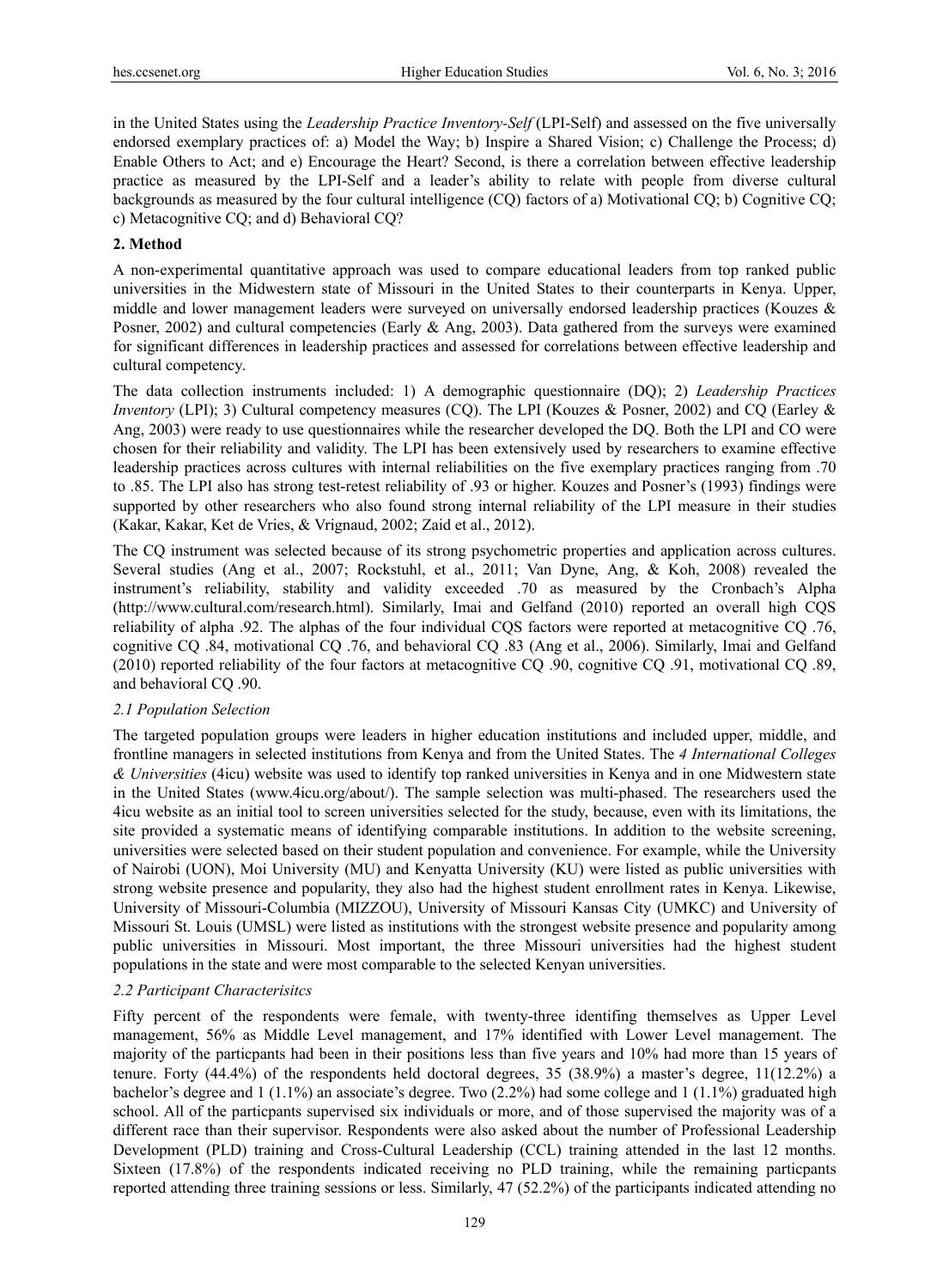CCL training program in the last 12 months. Twenty-nine (32.2%) attended less than 3, while 14 (15.6%) attend more than 3 CCL training programs.

## *2.3 Sampling Procedures*

The participants from each institution were selected using convenience sampling. The selection was conducted using multistage sampling. This is a procedure in which "…the researcher first identifies clusters (groups or organizations), obtains names of individuals within those clusters, and then samples within them" (Creswell, 2009, p. 148). Unlike random sampling, convenience sampling recruits those participants who are available and willing to take part in a study (Fink, 2017). A minimum sample size of 15 participants was established for each educational institution. The minimum number of participants per institution was based on the recommended sample size for correlational studies (Tang et al., 2011; Fink, 2017).

Although the research was open to participants at all leadership levels, participation of respondents from middle and lower management levels was encouraged. Middle and lower level leadership positions included Deans, Department Heads, Directors, Managers, and Coordinators. Participation of middle and lower level leaders was encouraged because the literature indicated that studies on educational leadership primarily focused on the top management and neglected middle, and lower (frontline) levels of leadership (Braun et al., 2009).

# 2.3.1 Sample Size Explanation

A minimum sample size of 15 participants was set for the six educational institutions. The minimum number of participants per institution was based on the recommended sample size for correlational studies (Tang et al., 2011; Fink, 2017). Thus the total number of particpants was 45 from the United States and 45 from Kenya. All of the particpants were in some level of management within their unitivities. Middle and lower level leadership positions included Deans, Department Heads, Directors, Managers, and Coordinators. Participation of middle and lower level leaders was encouraged because the literature indicated that studies on educational leadership primarily focused on the top management and neglected middle, and lower (frontline) levels of leadership (Braun et al., 2009).

# 2.3.2 Data Analysis

While several steps were used to analyze data gathered from the study, a quantitative statistical model was utilized to examine general data trends (Field, 2009). All data were examined and analyzed in conjunction with the research questions. Specifically, the researcher utilized descriptive, correlational and inferential statistics to analyze data (Mertens, 2010). Inferential statistics are utilized to compare and determine significant difference between groups (Mertens, 2010) and was used to examine the first research question. The question inquired whether significant differences existed in the way effective leadership was practiced by higher educational leaders in Kenya compared to their counterparts in United States. Thus data gathered in the study were analyzed using a multivariate analysis of variance (MANOVA) and assessed using a conventional statistically significant value of  $p$ <.05 (Mertens, 2010). The researchers chose MANOVA for the study because it allowed for more than one dependent variable to be tested (Mertens, 2010). The researchers examined the independent variable (country) against each of the five dependent variables: 1) Model the Way; 2) Inspiring a Shared Vision; 3) Challenging the Process; 4) Enabling other to Act and; 5) Encouraging the Heart. The data were then examined for statistical significant difference expressed by a *p-*value between .0 and 1. The *p*-value provides information on the probability that the outcomes in the study occurred by chance or error (Fink, 2017; Mertens, 2010). The conventional value of *p*<.05 was utilized by the researcher to assess for outcomes that reflected a 5% chance or error.

Similarly, the second research question set out to examine the relationship between effective leadership practices as measured by the LPI-Self and a leader's ability to relate with people from diverse cultural backgrounds as measured by CQ. The researchers utilized correlation coefficients to examine to analyze this research question and describe the relationship between two or more variables (Mertens, 2010). Consequently, the researchers utilized correlational statistical methods to assess the strength and direction of the relationship between effective leadership and cultural intelligence. The direction, strength, and weakness of the relationship were assessed using the Pearson correlation coefficient (*r*) statistic. Numerical statistical values between +1 to -1 showed positive and negative correlations, while a value of zero denoted that no correlation existed between variables (Fink, 2017). Values closer to the +1 and -1 were indicative of strong correlations between variables. All five LPI and CQ variables were assessed in the correlational analysis.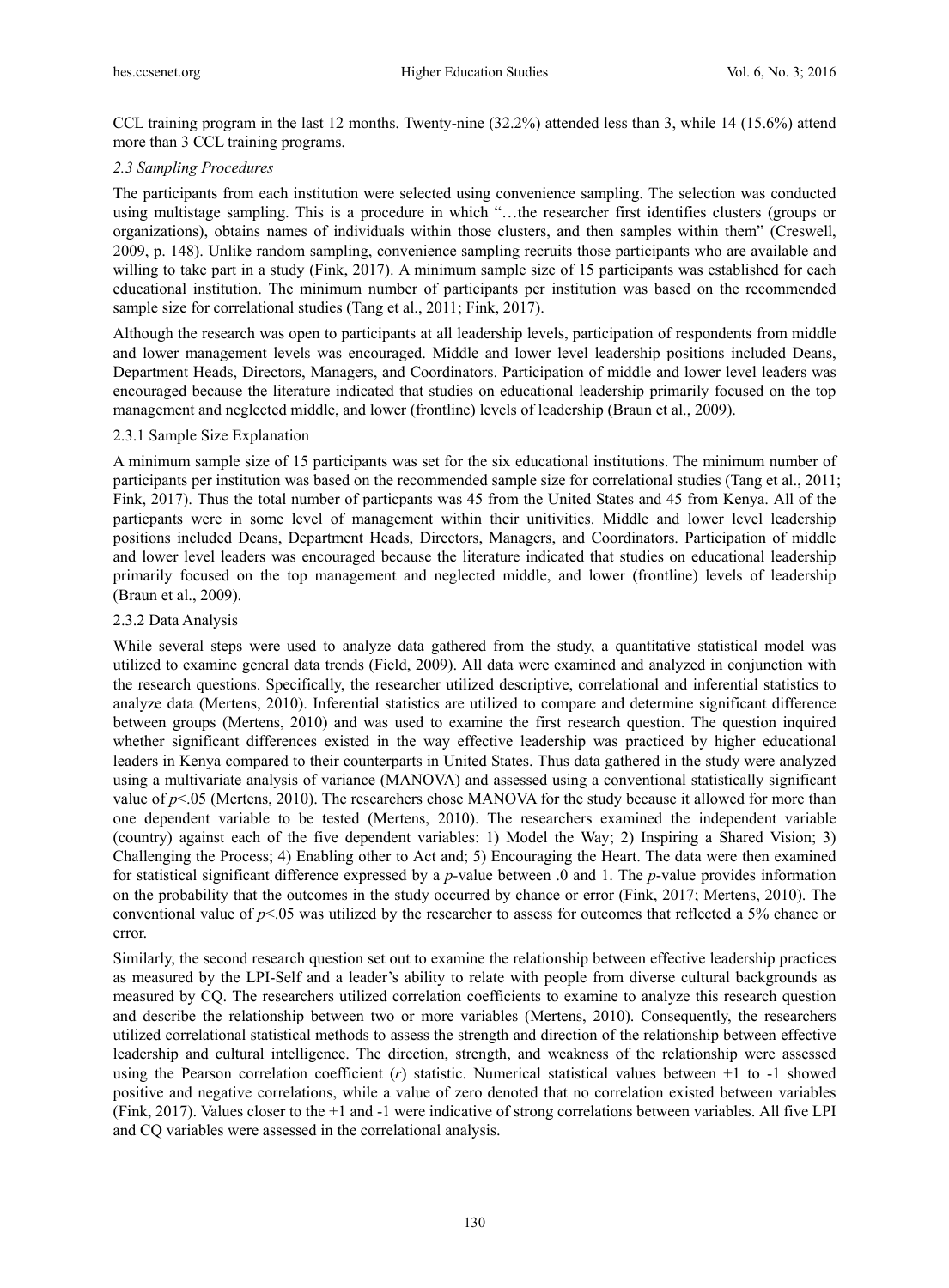## **3. Results**

Below are the findings from the data analysis on the two research questions.

**Q1. Are there significant differences in effective leadership practices when educational leaders in Kenyan universities are compared to their counterparts in the United States using the Leadership Practice Inventory-Self (LPI-Self) and assessed on the five universally endorsed exemplary practices of: a) Model the Way; b) Inspire a Shared Vision; c) Challenge the Process; d) Enable Others to Act; and e) Encourage the Heart?** 

To answer the first research question, inferential statistics were used to determine significant differences between groups (Mertens, 2010). An independent sample *t*-test was conducted to compare differences in leadership practices between educational leaders in Kenya and their counterparts in the United States. The independent variable (country) was examined against each of the five dependent variables: 1) Model the Way; 2) Inspiring a Shared Vision; 3) Challenging the Process; 4) Enabling other to Act; 5) Encouraging the Heart. The *t*-test assessed for significant differences between the two independent groups. The conventional value of *p*<.05 was set as a level of significance. Preliminary analyses were performed to ensure alignment with the basic assumptions of normality, linearity, and homogeneity of variance of the data. Levene's test revealed unequal variance  $(F=4.79 \text{ p} = .031)$  on Enabling others to Act and the degrees of freedom were adjusted from 88 to 66 to correct for this violation. A *t* statistic not assuming homogeneity of variance was computed. A summary of the results is shown in Table 1.

|                         | Country    | $\boldsymbol{N}$ | $\overline{M}$ | SD    | <b>SEM</b> | $\boldsymbol{t}$ | df | $\boldsymbol{p}$ |
|-------------------------|------------|------------------|----------------|-------|------------|------------------|----|------------------|
| Model the Way           | Kenya      | 45               | 48.18          | 7.65  | 1.14       | $-1.322$         | 88 | 0.189            |
|                         | <b>USA</b> | 45               | 50.22          | 7.00  | 1.04       |                  |    |                  |
| Inspire a Shared Vision | Kenya      | 45               | 47.22          | 8.31  | 1.24       | 0.229            | 88 | 0.819            |
|                         | <b>USA</b> | 45               | 46.80          | 9.16  | 1.37       |                  |    |                  |
| Challenge the Process   | Kenya      | 45               | 47.47          | 7.95  | 1.18       | $-0.785$         | 88 | 0.434            |
|                         | <b>USA</b> | 45               | 49.71          | 17.45 | 2.60       |                  |    |                  |
| Enable Other to Act     | Kenya      | 45               | 51.49          | 9.92  | 1.48       | $-1.225$         | 88 | 0.224            |
|                         | <b>USA</b> | 45               | 53.53          | 5.19  | 0.77       |                  |    |                  |
| Encourage the Heart     | Kenya      | 45               | 48.24          | 7.97  | 1.19       | $-1.225$         | 88 | 0.224            |
|                         | <b>USA</b> | 45               | 49.11          | 8.43  | 1.26       |                  |    |                  |

Table 1. Comparisons of leadership practice inventory *t*-test scores

*Note.* n=90.

The results indicated no significant difference between leaders in the two countries as measured by the *LPI-Self*. However, comparing mean scores indicated that educational leaders in the United States showed a higher preference for Model the Way compared to their counterparts in Kenya. Similarly, educational leaders in Kenya preferred Inspire a Shared Vision compared to their counterparts in the United States. More educational leaders in the United States than in Kenya preferred challenging the process. Additionally, enabling others to act was preferred by more educational leaders in the United States compared to their counterparts in Kenya. More educational leaders in the United States than those in Kenya preferred encouraging the heart.

Ranking leadership practices from the highest to the lowest means revealed the most and least preferred leadership competencies in each country. The ranking orders are summarized in Table 2.

Table 2. Ranking of leadership practice preferences

| Leadership Practices | Country | N  | М     | SD   | Ranking |
|----------------------|---------|----|-------|------|---------|
| Model the Way        | Kenya   | 45 | 48.18 | 7.65 |         |
|                      | USA     | 45 | 50.22 | 7.00 | ∸       |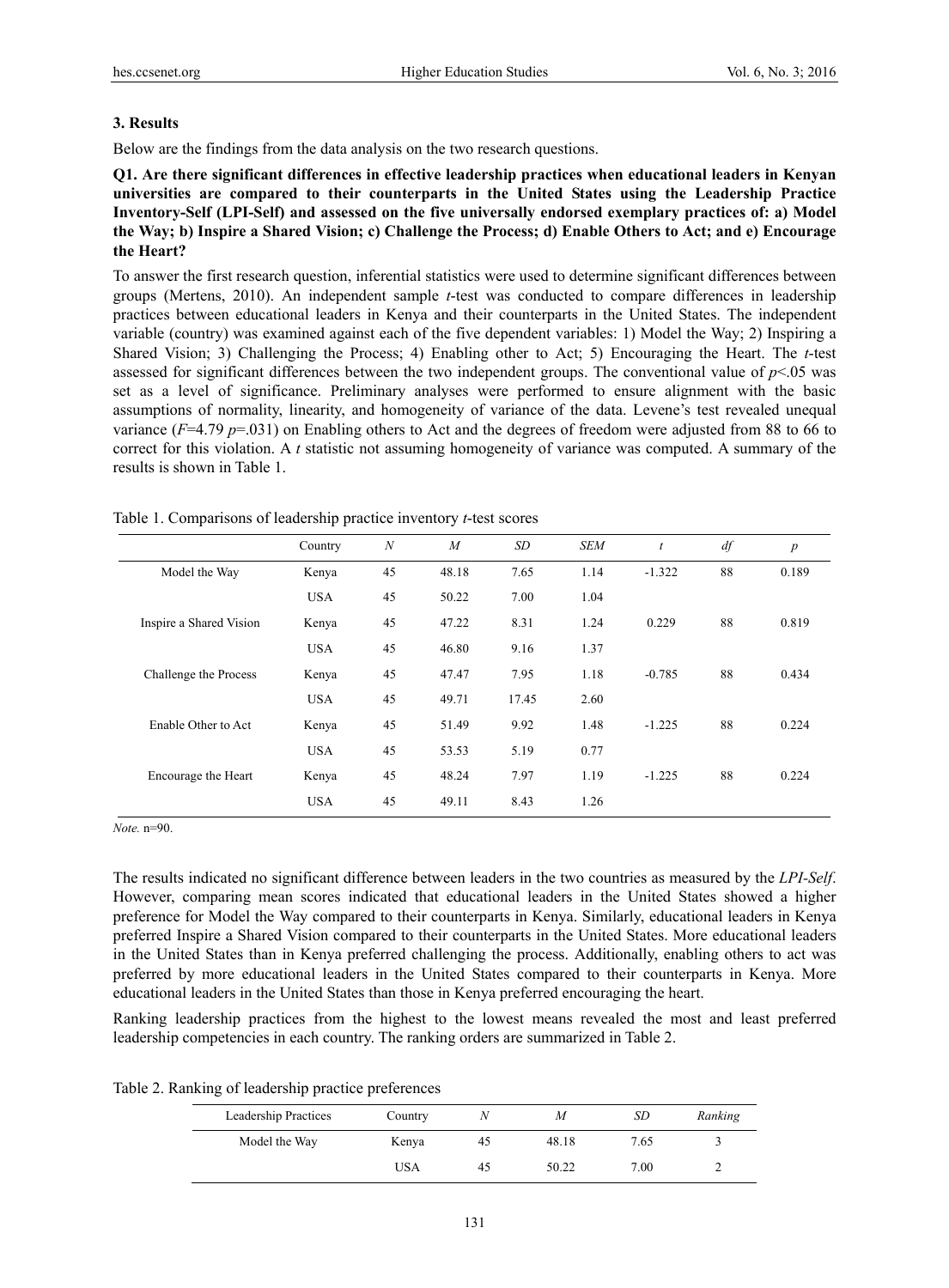| Inspire a Shared Vision | Kenya      | 45 | 47.22 | 8.31  | 5              |
|-------------------------|------------|----|-------|-------|----------------|
|                         | <b>USA</b> | 45 | 46.80 | 9.16  | 5              |
| Challenge the Process   | Kenya      | 45 | 47.47 | 7.95  | $\overline{4}$ |
|                         | <b>USA</b> | 45 | 49.71 | 17.45 | 3              |
| Enable Others to Act    | Kenya      | 45 | 51.49 | 9.92  | 1              |
|                         | <b>USA</b> | 45 | 53.53 | 5.19  | 1              |
| Encourage the Heart     | Kenya      | 45 | 48.24 | 7.97  | $\overline{c}$ |
|                         | <b>USA</b> | 45 | 49.11 | 8.43  | $\overline{4}$ |

*Note.* n=90.

The results showed the ranking order of leadership practices by educational leaders in Kenya as 1) Enabling other to Act; 2) Encouraging others to Act; 3) Modeling the Way; 4) Challenging the Process; 5) Inspiring a Shared Vision. In contrast, the ranking order of leadership practices by educational leaders in the United States was 1) Enabling others to Act; 2) Modeling the Way; 3) Challenging the Process; 4) Encouraging the Heart; 5) Inspiring a Shared Vision. In both countries, the ranking of means showed Enabling Others to Act as the most utilized leadership practice and Inspire a Shared Vision as the least utilized leadership practice.

In summary, while mean scores from the findings suggested different leadership preferences between educational leaders in Kenyan and their counterparts in the United States, no significant differences were found between the groups. The ranking order of means showed Enabling Others to Act and Inspire a Shared Vision as the most and least practiced leadership competencies, respectively, in both groups.

# **Q2. Is there a correlation between effective leadership practice as measured by the LPI-Self and a leader's ability to relate with people from diverse cultural backgrounds as measured by the four cultural intelligence (CQ) factors of: a) Motivational CQ; b) Cognitive CQ; c) Metacognitive CQ; and d) Behavioral CQ?**

The second research question focused on the relationship between effective leadership practices as measured by the LPI-Self and a leader's ability to relate with people from diverse cultural backgrounds as measured by CQ. Correlation coefficients were used to examine the relationships between five leadership variables assessed by the LPI-Self and four variables assessed by the Cultural Intelligence (CQ) measure. The five LPI-Self variables assessed include: 1) Model the Way; 2) Inspiring a Shared Vision; 3) Challenging the Process; 4) Enabling Other to Act; 5) Encouraging the Heart. The four variables assessed by CQ include: a) Motivational (Drive) CQ; b) Cognitive (Knowledge) CQ; c) Metacognitive (Strategy) CQ; and d) Behavioral (Action) CQ.

Correlation coefficients assess and describe the relationship between two or more variables (Mertens, 2010). The direction, strength, and weakness of the relationship were assessed using the Pearson correlation coefficient (*r*) statistic. Numerical statistical values between +1 to -1 showed positive and negative correlations, while a value of zero denoted that no correlation existed between variables (Fink, 2017). Values closer to the +1 and -1 were indicative of strong correlations between variables. Preliminary analyses were performed to ensure that the basic assumptions of correlational analyses were met. Data were interval, frequency distributions were approximately normal, and scatterplots showed no evidence of non-linear relationships. A summary of results is shown in Table 3.

| LPI-Self                | Cultural Intelligence |                                              |         |       |       |  |
|-------------------------|-----------------------|----------------------------------------------|---------|-------|-------|--|
|                         |                       | CO Motivation<br>CQ Strategy<br>CO Knowledge |         |       |       |  |
| Model the Way           | Pearson $(r)$         | $.273**$                                     | $.220*$ | 0.15  | 0.14  |  |
|                         | Sig. $p$              | 0.009                                        | 0.037   | 0.159 | 0.189 |  |
|                         |                       |                                              |         |       |       |  |
| Inspire a Shared Vision | Pearson $(r)$         | 0.167                                        | 0.108   | 0.058 | 0.036 |  |
|                         | Sig. $p$              | 0.116                                        | 0.31    | 0.584 | 0.736 |  |

Table 3. Relationship between leadership practices and cultural intelligence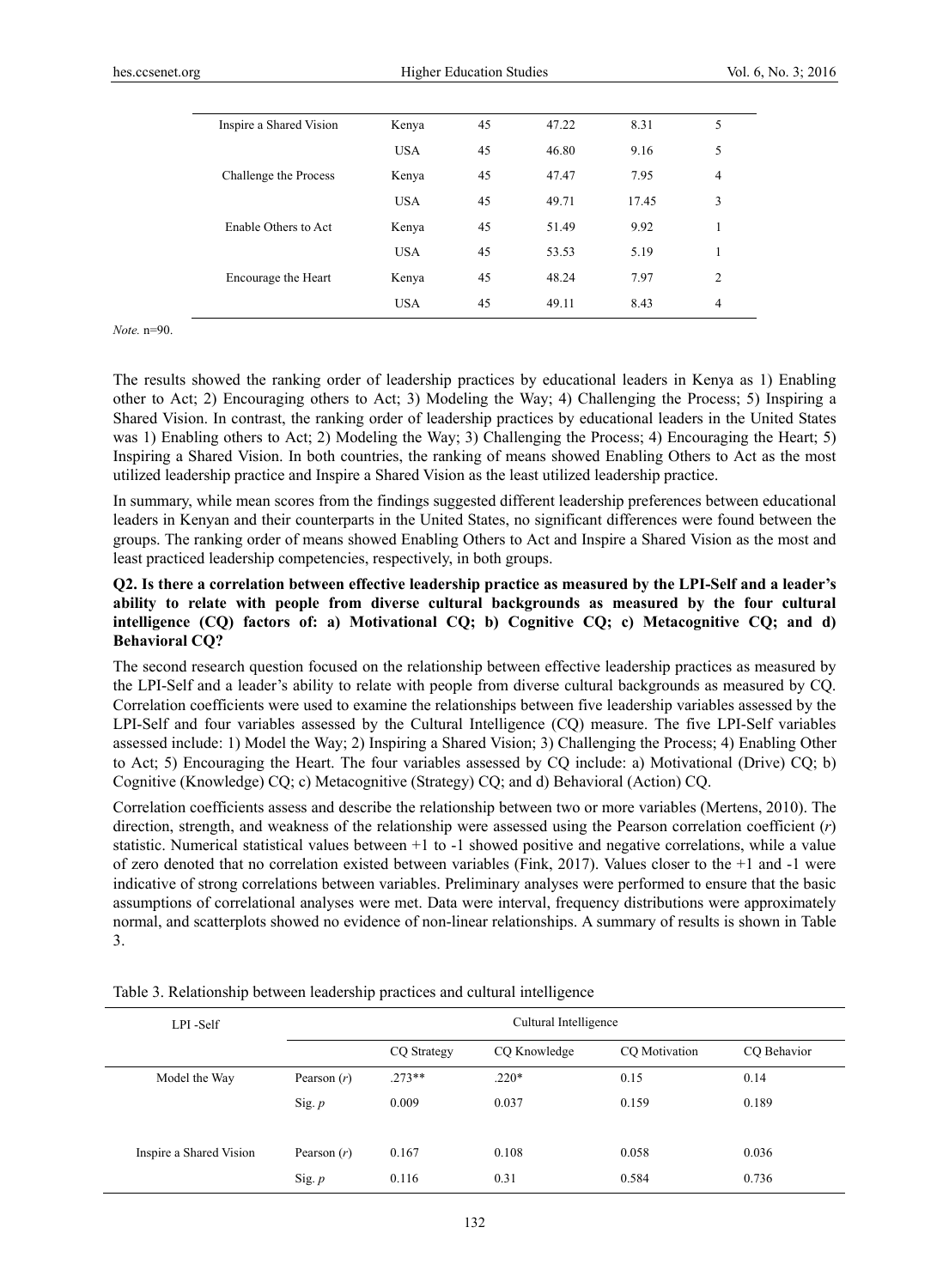| Challenge the Process | Pearson $(r)$ | 0.133    | 0.044   | 0.037   | 0.022 |
|-----------------------|---------------|----------|---------|---------|-------|
|                       | Sig. p        | 0.213    | 0.682   | 0.731   | 0.84  |
|                       |               |          |         |         |       |
| Enable Others to Act  | Pearson $(r)$ | $.278**$ | $.233*$ | $.235*$ | 0.181 |
|                       | Sig. p        | 0.008    | 0.027   | 0.026   | 0.088 |
|                       |               |          |         |         |       |
| Encourage the Heart   | Pearson $(r)$ | $.227*$  | $.217*$ | $.216*$ | 0.149 |
|                       | Sig. p        | 0.031    | 0.04    | 0.041   | 0.161 |
|                       |               |          |         |         |       |

*Note.* \* Significance *p*<.05, 2-tailed, \*\* Significance <.01, 2-tailed, N=90.

The results revealed 8 out of 20 correlations were statistically significant. These correlations included: 1) Model the Way and CQ Strategy variables,  $r(88) = 27$ ,  $p < 01$ , two tailed; 2) Model the Way and CQ Knowledge variables, *r*(88) =.22, *p<.*05, two tailed; 3) Enable Other to Act and CQ Strategy variables, *r*(88) =.29, *p<.*01, two tailed; 4) Enable Others to Act and CQ Knowledge variables, *r*(88)=.23, *p<.*05, two tailed; 5) Enable Others to Act and CQ Motivation variables, *r*(88)=.24, *p<.*05, two tailed; 6) Encourage the Heart and CQ Strategy variables,  $r(88)=.23$ ,  $p<.05$ , two tailed; 7) Encourage the Heart and CQ Knowledge variables,  $r(88)=.22$ ,  $p<.05$ , two tailed; 8) Encourage the Heart and CQ Motivation variables, *r*(88)=.22, *p<.*05, two tailed.

In summary, the results demonstrated statistically significant relationships between three leadership practices and three cultural intelligence variables. However, no statistically significant relationships were found between the leadership practices variables of Inspire a Shared Vision and cultural intelligence variables, or Challenge the Process and cultural intelligence variables. Similarly, no statistically significant relationships were found between CQ Behavior and leadership practice variables.

#### **4. Discussion**

A statistical analysis conducted found no significant differences between effective leadership practices preferred by educational leaders in Kenya and their counterparts in the United States. These findings were inconsistent with those from similar studies in the literature. Specifically, a study conducted by Tang et al. (2011) revealed that leadership practices of educational leaders in the United States differed significantly from their counterparts in Taiwan when assessed by the LPI-Self (Kouzes & Posner, 2002). That study further revealed that while educational leaders in the United States (an individualistic culture) preferred task-oriented behaviors, their counterparts in Taiwan (a collectivist culture) preferred relationship-oriented behaviors (Tang et al., 2011). Although Kenya is considered a collectivist culture, findings similar to the study conducted by Tang et al. (2011) were not demonstrated in the comparative study between Kenya and the USA.

Similarly, the ranking order of leadership preferences by educational leaders in both countries showed Enabling Others to Act and Inspire a Shared Vision as the most and least practiced leadership competencies. Comparably, Tang et al. (2011) found that Taiwanese educational leaders ranked Enabling Others to Act as their most preferred leadership practice and Inspire a Shared Vision among the least preferred practices. These results were consistent with findings from studies conducted in other collective cultures (Kakar et al., 2002; Zaid et al., 2012).

Perhaps the lack of significant difference can be attributed to the similarities in educational structures and systems between the two countries. Currently, the Kenyan education system emulates the American system of education. The Kenyan government adopted the American 8-4-4 education system in 1985 [UNESCO-IBE], (2010). The system required students to go through 8 years of primary education, 4 years of secondary education and 4 years of university education. Besides, the Kenya system of education has historically been Eurocentric. For over 20 years, the education in Kenya was based on a system inherited from the British in 1963. The Eurocentric approach to education in Kenya may explain the lack of significant difference in leadership preferences between educational leaders in the two countries.

In addition the Kenyan government is pursuing the Vision 2030 under the guidance of a newly set up Commission for University Education (CUE). While the Vision 2030 was set up as a blue print to guide development and transformation of Kenya into a globally competitive nation by the year 2030 (Government of Kenya [GOK], 2007), the regulatory CUE body was established to guide Kenyan universities toward global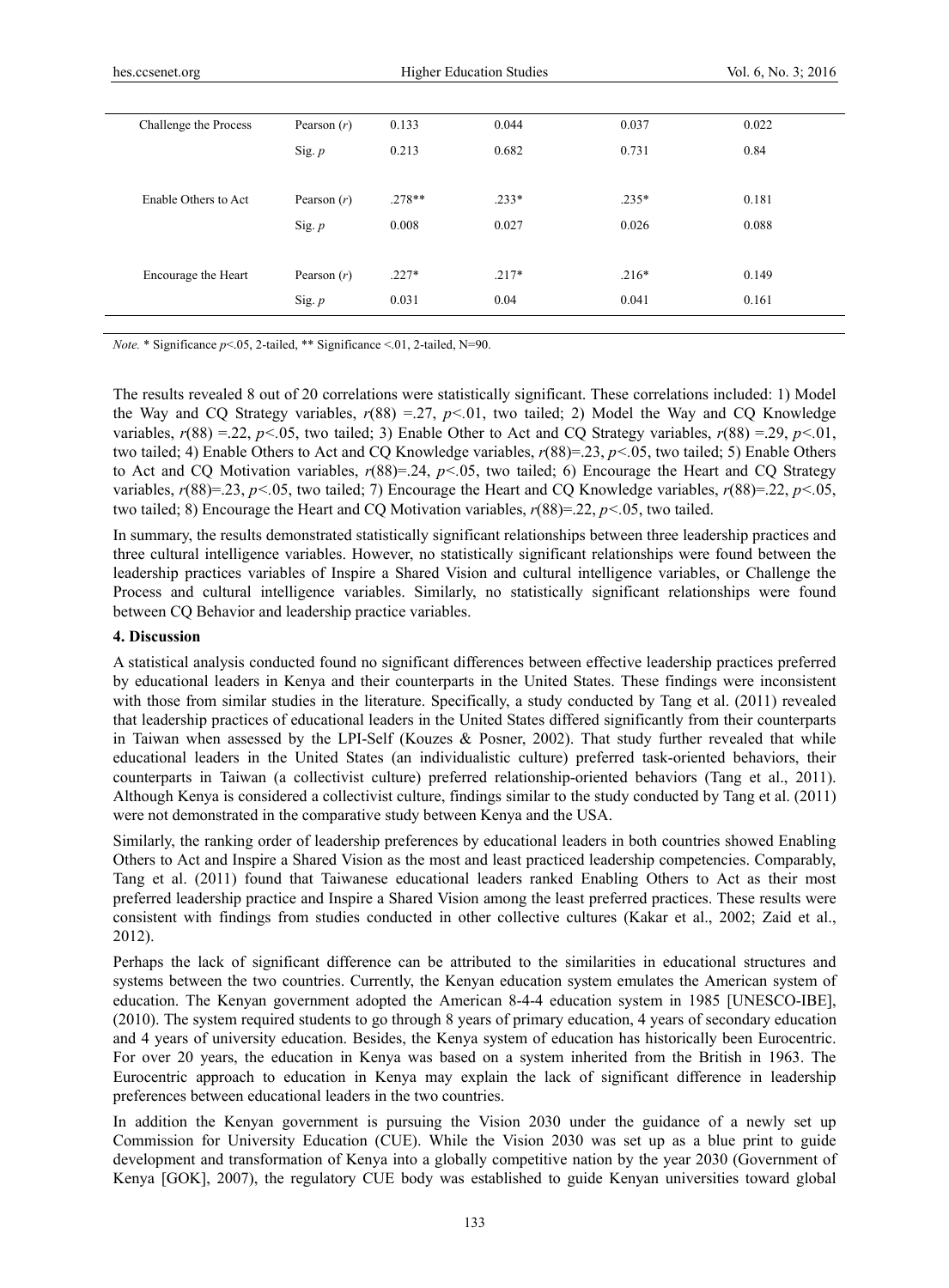competitiveness (Universities Bill, 2012). Kenya's focus on developing a globally competitive education system may also explain the lack of significant differences in leadership preferences between educational leaders in the two countries. It can be concluded that the lack of significant differences in effective leadership practices between educational leaders in Kenyan and their counterparts in the United States is because of Kenya's global approach to leadership and it's adaption of the American system of education.

The second research question focused on the relationship between effective leadership practices as measured by the LPI-Self and a leader's ability to relate with people from diverse cultural backgrounds as measured by CQ. Data analysis revealed statistically significant correlations between the following LPI-Self and CQ variables: 1) Model the Way and Metacognitive CQ; 2) Model the Way and Cognitive CQ; 3) Enable Other to Act and Metacognitive CQ; 4) Enable Others to Act and Cognitive CQ; 5) Enable Others to Act and Motivational CQ; 6) Encourage the Heart and Metacognitive CQ; 7) Encourage the Heart and Cognitive CQ; and 8) Encourage the Heart and Motivational CQ.

These findings were consistent with the literature that demonstrated a relationship between effective leadership and cultural intelligence (Deng & Gibson, 2009; Keung, 2011). Three leadership practices showed a significant relationship with cultural intelligence. They include: Model the Way, Enable Others to Act, and Encourage the Heart. Model the Way was significantly correlated to metacognitive and knowledge CQ. Model the Way reflects the ability to lead by example while metacognitive CQ reflects the level of awareness when interacting in culturally diverse settings. Knowledge CQ demonstrates the understanding of cultural systems, norms, and values of other societies. The significant relationship between Model the Way and the two CQ variables were consistent with findings in a study conducted by Keung (2011). The study found that idealized influence was significantly correlated to metacognitive and knowledge CQ. Idealized influence describes leaders who are strong role models (Northouse, 2016). According to Keung (2011) leaders with high metacognitive and knowledge CQ made for good role models because they were skilled at finding ways to connect with followers in culturally relevant ways.

Equally, data analysis revealed that Enabling Others to Act was significantly related to metacognitive, cognitive and motivational CQ. Enabling Others to Act reflects a leader's ability to encourage participation of followers by "fostering collaboration and building trust" (Kouzes & Posner, 2002, p. 18). These findings were consistent with Keung's (2011) study that showed a significant relationship between individualized consideration and cognitive CQ. Individualized consideration describes leaders who take on the role of a mentor or coach and provide a supportive and enabling environment to help followers actualize their potential (Bass & Riggio, 2006). According to Keung (2011) knowledge CQ facilitates a leader's understanding of similarities and differences across cultures allowing them to make accurate interpretation of events when interacting with individual followers. Besides, knowledge of cultural systems, norms and values facilitate a leader's ability to be considerate to followers.

Encouraging the Heart reflects a leader's ability to be supportive and keep followers hopeful. The data analysis revealed that Encouraging the Heart was significantly related to metacognitive, cognitive and motivational CQ. These findings suggest that a leader' ability to support and keep followers hopeful is related to the leader's sense of awareness and understanding of the cultural systems, norms, and values. The leader also needs to have an interest in the culture of his or her followers. The positive correlation between leadership practices and CQ variables suggest that a higher level of cultural intelligence is related to higher levels of effective leadership. These findings were consistent with studies that showed a significant relationship between inspirational motivation and cultural intelligence. Inspirational motivation describes a leader's ability to encourage and support followers toward an optimistic future (Bass & Riggio, 2006). A later study conducted by Keung (2011) showed that inspirational motivation was also significantly correlated to metacognitive, cognitive and motivational CQ.

The results of the second research question disclosed significant relationship between effective leadership and cultural intelligence. The findings were consistent with the literature review (Deng & Gibson, 2009; Keung, 2011). The three effective leadership practices of Model the Way, Enable Others to Act and Encourage the Heart were significantly correlated with the cultural variables of metacognition, cognition and motivation CQ.

Although this study did not find significant differences between educational leaders in Kenya and their counterparts in the USA, the study showed a significant relationship between effective practices and cultural competence in educational settings. These findings support the conclusion that cultural competence is an important factor in effective leadership practices in higher educational settings. These outcomes are consistent with the literature that shows cultural competency is a critical factor in effective leadership (Ang et al., 2011;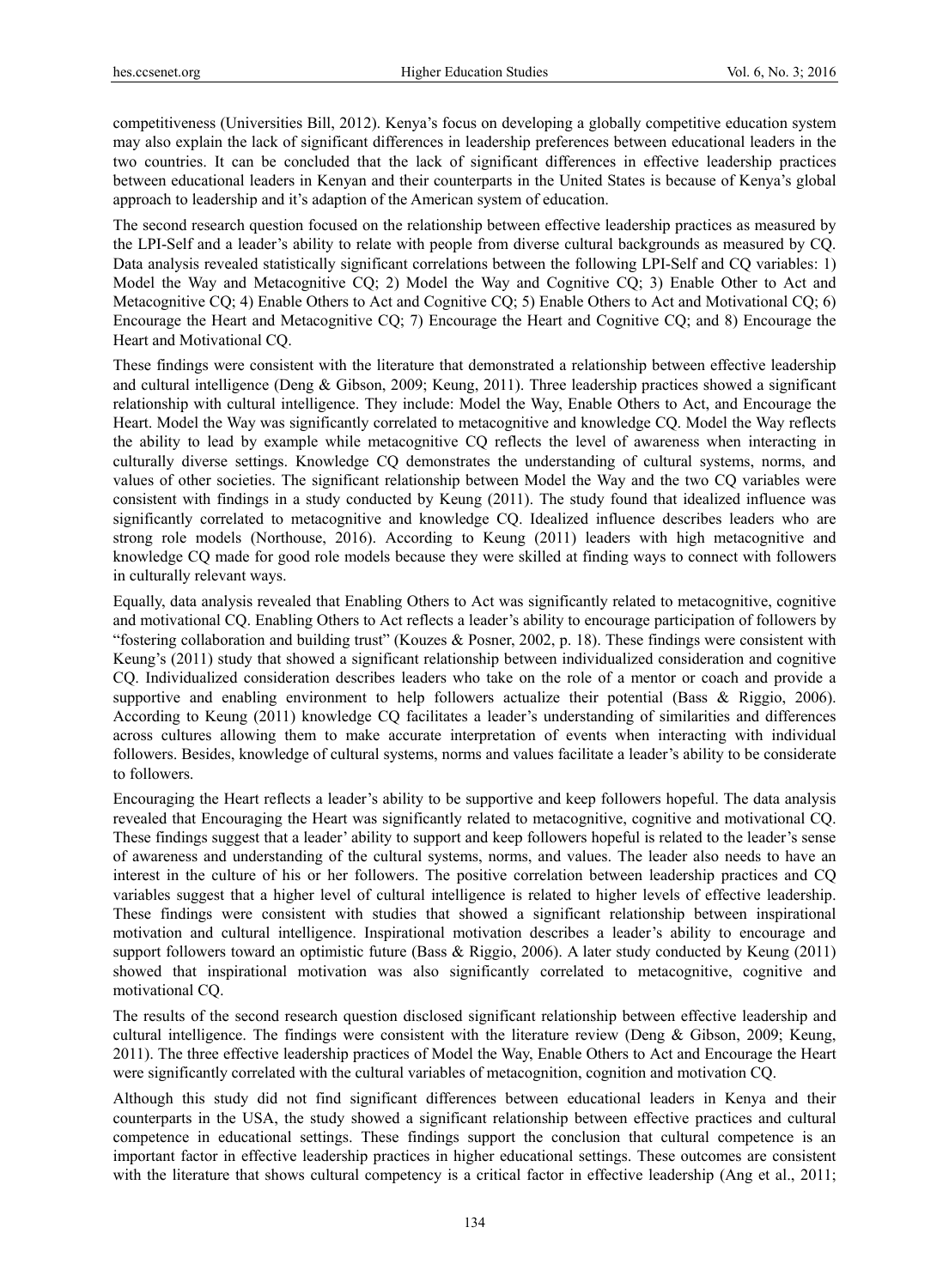Keung, 2011; Marquardt, 2011; Northouse, 2016; Tang et al., 2011; Van Dyne et al., 2010). This study supports the importance of cultural competence in higher education settings by demonstrating the correlation between cultural intelligence and effective leadership.

Furthermore the findings from this inquiry added to the knowledge on effective leadership by examining practices across cultures and investigating the relationship between effective practices and cultural competency in educational settings. While it is known that effective leadership is critical to the success of any organization (Bolman & Deal, 2008), little is known about effective leadership in higher education (Tang et al., 2011). In addition, while multiple studies show that cross-cultural competency facilitates effective leadership (Ang et al., 2011; Deng & Gibson, 2009; Dickson et al., 2012; Marquardt, 2011; Northouse, 2016; Van Dyne et al., 2010), few have examined the relationship between cultural competency and educational leadership (Tang et al., 2011).

Globalization has increased the urgency and need for leaders with cross cultural competencies and skills (Eisenberg, Hyun-Jung, Bruk, Brenner, Claes, Mironski, & Bell, 2013). In response to this growing demand it is important for educational institutions to include cross-cultural competency coursework at the undergraduate and graduate level. While there is a proliferation of institutions offering educational activities to equip students with cultural competencies, these courses are mainly offered in business school programs. Academic training and course work on cross-cultural competency has been found to be effective at increasing students' CQ (Eisenberg, Hyun-Jung, Bruk, Brenner, Claes, Mironski, & Bell, 2013). In today's globalized economy, a cross-cultural competency class needs to be included as part of the general required coursework for all undergraduates. By providing such training this would support the growing demand for leaders with cross-cultural competency and build effective leadership capacities among graduating students in an ever changing global envirionment.

#### **References**

- Ang, S., Van Dyne, L., & Koh, C. (2006). Personality correlates of the four-factor model of cultural intelligence. *Group & Organization Management*, *31*(1), 100-123. http://dx.doi.org/10.1177/1059601105275267
- Ang, S., Van Dyne, L., Koh, C., Ng, K. Y., Templer, K. J., Tay, C., & Chandrasekar, N. A. (2007). Cultural intelligence: Its measurement and effects on cultural judgment and decision making, cultural adaptation and task performance. *Management and Organization Review*, *3*(3), 335-371.
- Ang, S., Van Dyne, L., & Tan, M. L. (2011). Cultural intelligence. In R. J. Sternberg, & S. B. Kaufmann (Eds.), *Cambridge Book of Intelligence* (pp. 582-604). New York, NY: Cambridge Press. http://dx.doi.org/10.1017/CBO9780511977244.030
- Avolio, B. J., Walumbwa, F. O., & Weber, T. J. (2009). Leadership: Current theories, research, and future directions. *Annual Review of Psychology*, *60*(1), 421-449. http://dx.doi.org/10.1146/annurev.psych.60.110707.163621
- Bass, B. M., & Riggio, R. E. (2006). *Transformational leadership* (2<sup>nd</sup> ed.). Mahwah, NJ: Taylor & Francis.
- Bolman, L. G., & Deal, T. E. (2008). *Reframing organizations: Artistry, choice and leadership*. San Francisco, CA: Jossey-Bass.
- Braun, S., Nazlic, T., Weisweiler, S., Pawlowska, B., Peus, C., & Frey, D. (2009). Effective leadership development in higher education: Individual and group level approaches. *Journal of Leadership Education*, *8*(1), 195-206. http://dx.doi.org/10.12806/V8/I1/IB6
- Commission for University Education (2013). *Status of universities*. Retrieved from http://www.cue.or.ke/services/accreditation/status-of-universities
- Creswell, J. W. (2009). *Research design* (3rd ed.). Thousand Oaks, CA: Sage.
- Deng, L., & Gibson, P. (2009). Mapping and modeling the capacities that underlie effective cross-cultural leadership: An interpretive study with practical outcomes. *Cross Cultural Management: An International Journal*, *16*(4), 347-366. http://dx.doi.org/10.1108/13527600911000339
- Dickson, M. W., Castano, N., Magomaeva, A., & Den Hartog, D. N. (2012). Conceptualizing leadership across cultures. *Journal of World Business*, *47*(4), 483-492. http://dx.doi.org/10.1016/j.jwb.2012.01.002
- Earley, P. C., & Ang, S. (2003). *Cultural intelligence: Individual interactions across cultures*. Palo Alto, CA: Stanford University Press.
- Eisenberg, J., Hyun-Jung, L., Bruck, F., Brenner, B., Claes, M., Mironski, J., & Bell, R. (2013). Can Business Schools Make Students Culturally Competent? Effects of Cross-Cultural Management Courses on Cultural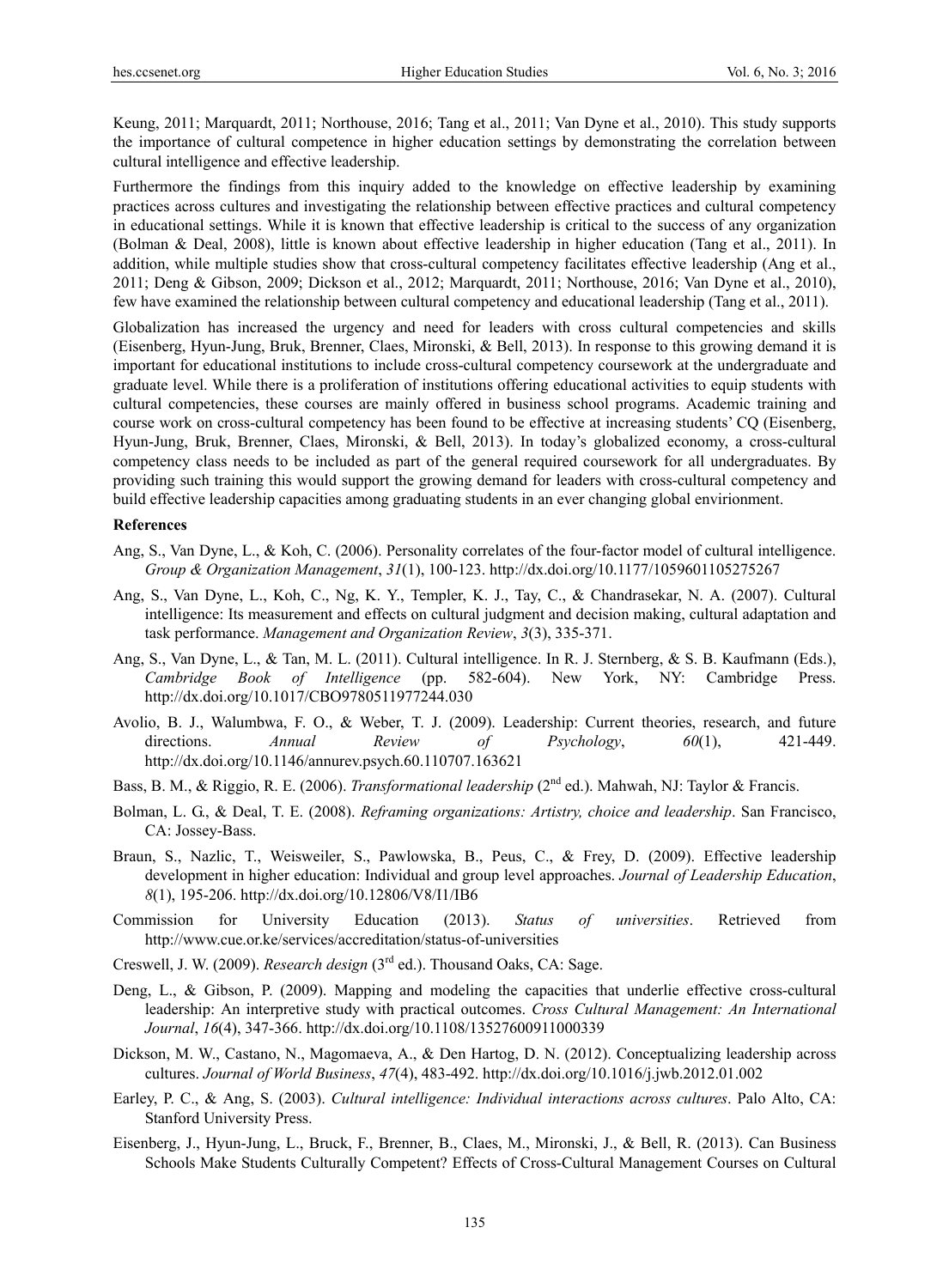Intelligence. *Academy Of Management Learning & Education*, *12*(4), 603-621. http://dx.doi.org/10.5465/amle.2012.0022

- Field, A. (2009). *Discovering statistics using spss* (3rd ed.). Thousand Oaks, CA: Sage.
- Fink, A. (2017). *How to conduct surveys* (6<sup>th</sup> ed.). Thousand Oaks, CA: Sage.
- Government of Kenya. (2007). *Kenya vision 2030*. Nairobi: Government Printers. Retrieved from http://www.vision2030.go.ke/cms/vds/Popular\_Version.pdf
- Imai, L., & Gelfand, M. J. (2010). The culturally intelligent negotiator: The impact of cultural intelligence (CQ) on negotiation sequences and outcomes. *Organizational Behavior and Human Decision Processes*, *112*, 83-98. http://dx.doi.org/10.1016/j.obhdp.2010.02.001
- Kakar, S., Kakar, S., Kets de Vries, M. F. R., & Vrignaud, P. (2002). Leadership in Indian organizations from a comparative perspective. *International Journal of Cross Cultural Managment*, *2*(2), 239-250. http://dx.doi.org/10.1177/1470595802002002874
- Keung, E. K. (2011). *What factors of cultural intelligence predict transformational leadership: A study of international school leaders* (Doctoral Dissertation). Retrieved from http://digitalcommons.liberty.edu/doctoral/450/
- Kouzes, J. M., & Posner, B. Z. (1993). Psychometric practices of the leadership practice inventory-updated. *Educational and Psychological Measurement*, *53*, 191-199. http://dx.doi.org/10.1177/0013164493053001021
- Kouzes, J. M., & Posner, B. Z. (2002). *Leadership challenge*. San Francisco, CA: Jossey-Bass.
- Kumar, R., & Chhokar, J. S. (2013). Cross cultural leadership. In M. G. Rumsey (Ed.), *The Oxford Handbook of Leadership* (pp. 225-242). New York, NY : Oxford Press.
- Marquardt, M. J. (2011). *Building the learning organization: Achieving strategic advantage through a commitment to learning* (3<sup>rd</sup> ed.). Boston, MA: Nicholas Brealey.
- Mertens, D. M. (2010). *Research and evaluation in educational psychology* (3<sup>rd</sup> ed.). Thousand Oaks, CA: Sage.
- Mumford, M. D., & Barrett, J. D. (2013). Leader effectiveness: Who really is the leader? In M. G. Rumsey (Ed.), *The Oxford Handbook of Leadership* (pp. 423-438). New York, NY : Oxford Press.
- Northouse, P. G. (2016). *Leadership: Theory and practice* (7<sup>th</sup> ed.). Los Angeles, CA: Sage.
- Rockstuhl, T., Seiler, S., Ang, S., Van Dyne, L., & Annen, H. (2011). Beyond general intelligence (IQ) and emotional intelligence (EQ): The role of cultural intelligence (CQ) on cross-border leadership effectiveness in a globalized world. *Journal of Social Issues*, *67*, 825-840. http://dx.doi.org/10.1111/j.1540-4560.2011.01730.x
- Sifuna, D. N. (2012). Leadership in Kenyan public universities and the challenges of autonomy and academic freedom: An overview of trends since independence. *JHEA/RESA*, *10*(1), 121-137. Retrieved from http://www.codesria.org/IMG/pdf/6-JHEA\_Vol\_10\_1\_2012\_Sifuna.pdf
- Smith, B. L., & Hughey, A. W. (2006). Leadership in higher education its evolution and potential: A unique role facing critical challenges. *Industry and Higher Education*, *20*(3), 157-163. http://dx.doi.org/10.5367/000000006777690972
- Tang, H. V., Yin, M. S., & Min, J. C. (2011). A comparative study of educational leadership in Taiwan and the USA. *African Journal of Business Management*, *5*(1), 30-38. Retrieved from http://www.academicjournals.org/journal/AJBM
- U. S. Census Bureau. (2012, December 12). *U.S. census bureau projections show a slower growing, older, more divers nation a half century from now* [Press release]. Retrieved November 28, 2013 from http://www.census.gov/newsroom/releases/archives/population/cb12-243.html
- United Nations Education, Scientific and Cultural Organization-International Bureau of Education (UNESCO-IBE), Kenya (2010). *World Data on Education*. Retrieved from http://www.ibe.unesco.org/fileadmin/user\_upload/Publications/WDE/2010/pdf-versions/Kenya.pdf

*Universities Bill*. (2012). Retrieved from http://www.strathmore.edu/pdf/universities-bill-2012.pdf

Van Dyne, L., Ang, S., & Koh, C. (2008). Development and validation of the CQS: The cultural intelligence scale. In S. Ang, & L. Van Dyne (Eds.) *Handbook on Cultural Intelligence: Theory, Measurement and*